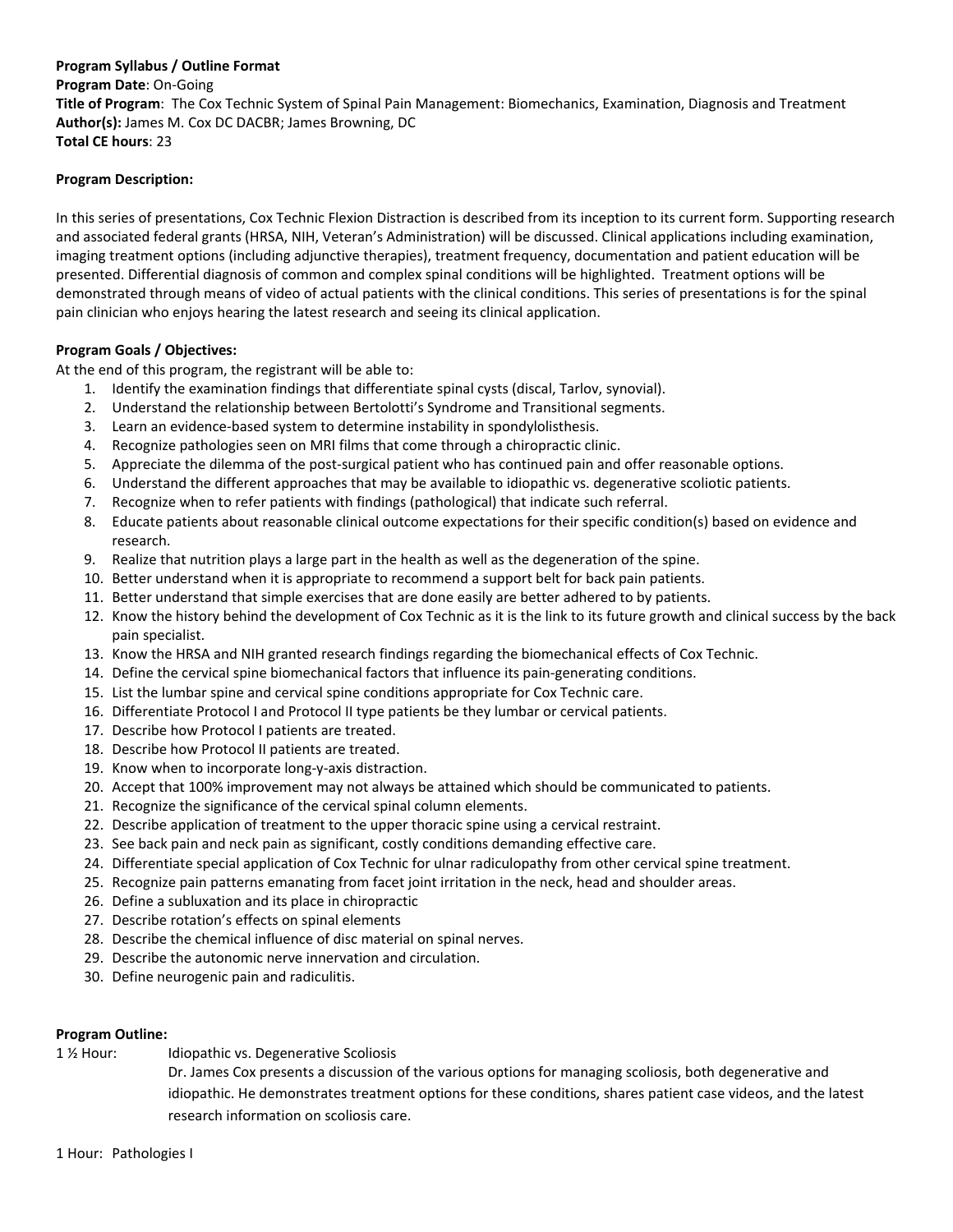Dr. James Cox presents patient cases from his clinical practice, featuring historical and examination findings, imaging and treatment (chiropractic and other) outcomes. Presentations to improve diagnostic awareness and one's ability to appropriately refer if necessary will include the following topics:

- aortic aneurysm
- multiple myeloma
- lymphoma (Hodgkins' and Non-Hodgkins')
- ivory vertebra of Pagets Disease
- prostate METS

#### 1 Hour: Pathologies II

- scleroderma
- fractures of the spine
- x-stop
- eosinophilic granuloma
- aneurysmal bone cyst
- ochronosis
- metastatic disease
- spinal tumors and synovial cyst seen in clinical practice
- IDFT
- cage fusion
- other common pathologies seen in clinical practice
- 1 Hour: Pathologies II (cont.) & Failed Back Surgery Syndrome (FBSS)
	- bone tumors
	- ankylosing spondylitis
	- neuroblastoma
	- TB of the thoracic spine
	- other common pathologies seen in clinical practice
- post‐surgical cases
	- o fusion
	- o x‐stop
	- o arachnoid cyst
	- o laminectomy
	- o scar tissue
	- o plate fusion
	- o disc prosthesis

1 Hour: FBSS (cont.)

Dr. James Cox presents a discussion of current surgical procedures as well as past procedures that have been discontinued; yet these postoperative chronic pain patients are still seen in a clinical setting demanding care. In working with our medical and surgical colleagues, the preferred term of "persistent post‐surgical back pain" is not utilized as commonly as "failed back surgical syndrome," but chiropractors can offer options for pain that continues after back surgery. Cox Technic protocols are gentle and controlled, providing an option for these patients whom have exhausted all other options in many cases. The degree of relief realistically expected must be communicated to the patient at the outset of care. Clinical cases will be presented. Chiropractic flexion distraction and long y axis decompression is presented as an option for treating the post-surgical spine.

#### 1 Hour: History & Research Support of Cox® Technic

- Evolution of the technique
- HRSA research projects since 1994
- NIH grants
- Veterans' Administration grants
- FCER grants
- Case Reports by chiropractic clinicians
- Biomechanical effects of Cox® Technic

### 2 Hours: Patient Documentation in the Cox® Technic System of Spinal Manipulation

Dr. Cox presents the necessary documentation of the patient encounter from examination to the report of findings and spinal nutrition. He further shares how he builds a rapport with patients from the moment they walk into his practice, working toward their pain relief and cooperation toward that goal. Documentation and patient care also includes scheduling, therapies, exercise, back school and much more. With nearly 50 years experience, Dr. Cox shares key clinical pearls on how to keep patients on track with care.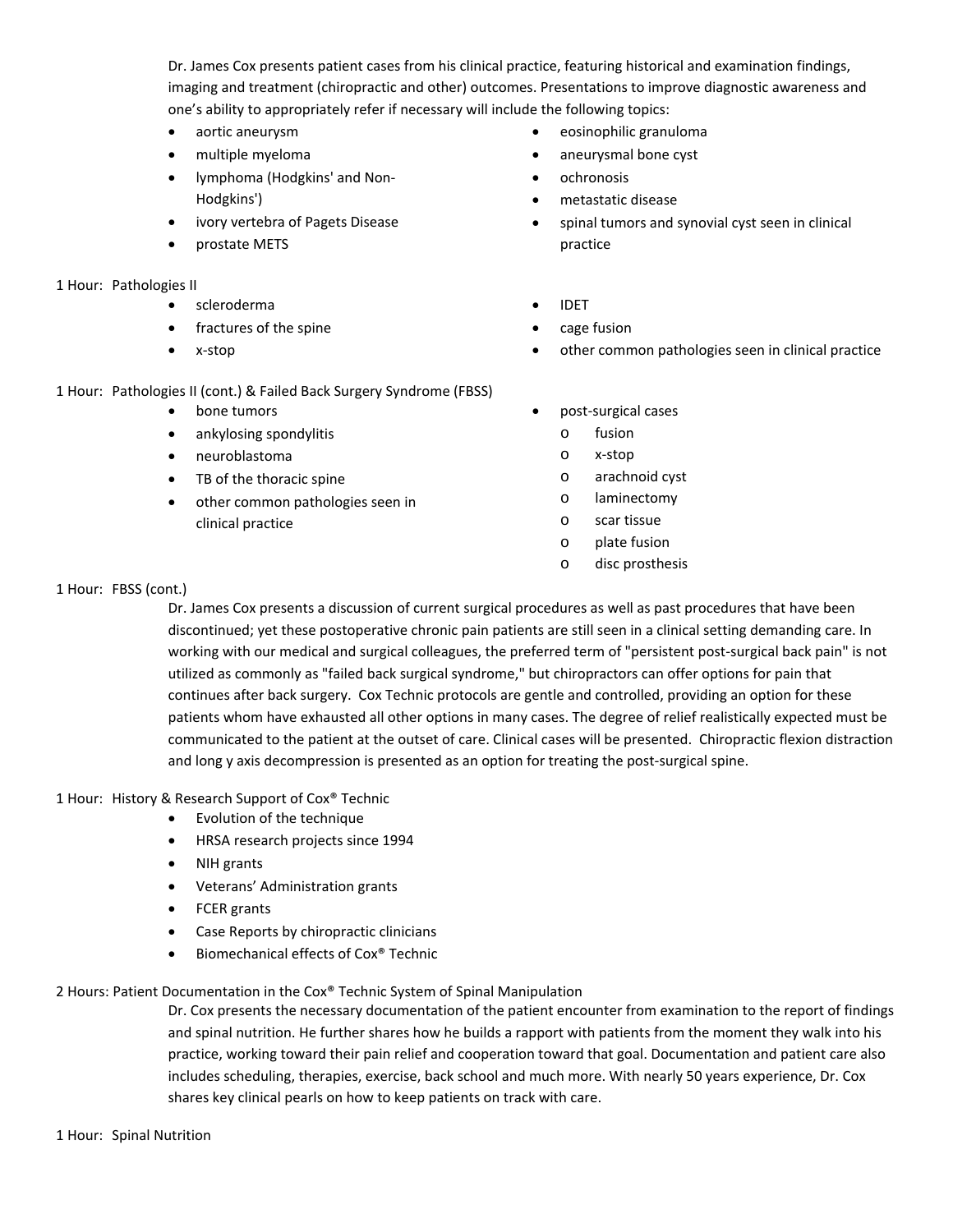This discussion focuses on clinical nutrition for spine syndromes with documented research papers about the nutrients essential to spinal health, bone health, bowel health, immune enhancement, and non‐drug pain relief. Osteoporosis and disc degeneration will be discussed with regards to their nutritional demands and influences. How the combination of supplementation and spinal manipulation can be more beneficial to the patient vs. spinal manipulation alone will be presented.

### 1.5 Hours: Spondylolisthesis, Bertolotti's Syndrome, Transitional Segment

This is a full discussion on the biomechanics, diagnosis and treatment of spondylolisthesis, its stability vs instability, transitional segment and Bertolotti's Syndrome. Common diagnoses in chiropractic clinical practice, these three spinal conditions call for careful examination and treatment to relieve and control the pain caused by these conditions. Dr. Cox shares some of the latest published findings about these conditions, demonstrate their findings radiographically, and give some insights into their treatment which may include flexion distraction, lumbar support belt, exercise, etc.

### 1 Hour: Cervical Spine I – Biomechanics, Diagnosis, Treatment

Dr. Cox presents this discussion on key biomechanical factors that influence the diagnosis and treatment of cervical spine pain conditions. Neck pain and related radiculopathy pain are highlighted. Dr. Cox includes some of the latest research relevant to the discussion. He will share patient cases, key diagnostic elements to be aware of and then describe and demonstrate treatment options. Video demonstration is shown.

### 1 Hour: Cervical Spine II – Biomechanics, Diagnosis, Treatment

Dr. Cox leads this hour long discussion with recently published research that impacts the practice of cervical spine care. In addition, patient cases highlighting exam findings, imaging, treatment options and outcomes for the following conditions will be presented:

- Disc herniations
- Klippel Feil
- Thoracic Disc
- Multiple Discs in CS, LS, TS

### 1 Hour: Low Back Pain

Dr. Cox presents patient cases from his clinical practice, featuring historical and examination findings, imaging, treatment (chiropractic and other) methods and associated outcomes. Presentations to improve diagnostic awareness and one's ability to appropriately refer if necessary will include the following topics:

- **•** Disc Herniation
- Fracture
- Motor Weakness
- **•** Bilateral Stenosis
- Bilateral Radiculopathy
- Radicular Pain on side opposite the herniation
- Case report of a Post‐surgical Low Back followed for 16 years

### 1 Hour: Spinal Cysts

Topics & case conditions presented:

- Spinal Cysts
- o Synovial
- o Tarlov
- o Discal

1.5 Hours: Scoliosis: Degenerative & Sciatic / Idiopathic ‐ Discussion with Patient Cases and Treatment Demonstration

1 Hour: Cervical Spine: Anatomy, Diagnosis and Patient Case Presentations

- Syrinx diagnosis, imaging, management, prognosis
- Vertebral Artery